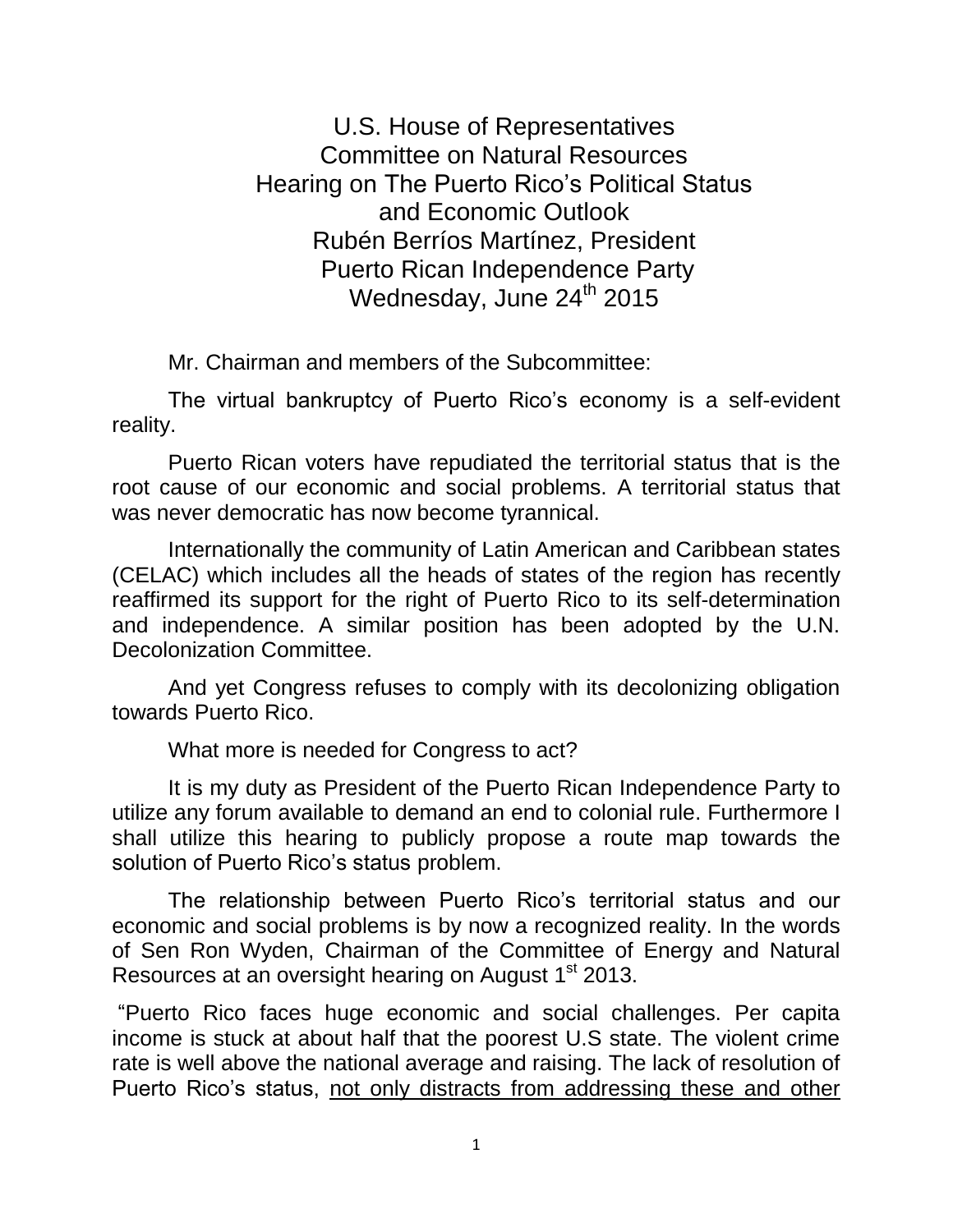issues, it contributes to them. As the most recent reports from the president's Task Force on Puerto Rico's status found and I quote, "identifying the most effective means of assisting the Puerto Rican economy depends on resolving the ultimate question of status"". [The emphasis is mine]

The real question before Congress is therefore what will you do to bring about a resolution to Puerto Rico's undemocratic political subordination?

To say that Puerto Rico should first decide what it wants, as President Obama has proposed, is merely an excuse to evade the legal obligations of the United States as a colonial power; particularly when the President insists that the territorial relationship –already repudiated by the Puerto Rican electorate -should be one of the options. Colonialism is the problem, not the solution.

Furthermore for there to be a meaningful choice among viable alternatives, the U. S. Government must clarify what the decolonizing options are, what each would entail, and under what conditions it would commit to a process to achieve them.

We therefore propose the following process to resolve Puerto Rico's status problem: Puerto Rico and the U.S. Congress should engage in a Collaborative Procedure for the Self-Determination of Puerto Rico.

It is the rational way out.

In Puerto Rico various proposals have been advanced to initiate the process. The party I preside, for example, has proposed a Status Assembly in which each status option proportionately represented would formulate a proposal for its desired non-colonial, non-terrritorial option requiring a response by the U. S. government by a date certain. In the demand for a response all delegations would stand united. Ultimately only realistic nonterritorial options negotiated with U. S. authorities would be submitted to the Puerto Rican electorate.

Unfortunately the present government of Puerto Rico refuses to move in this direction.

However, Congress could jump start a process directed towards the same end. An appropriate mechanism could be established to operate within a limited time frame. Bipartisan representatives of the congressional leadership in coordination with the executive branch would convene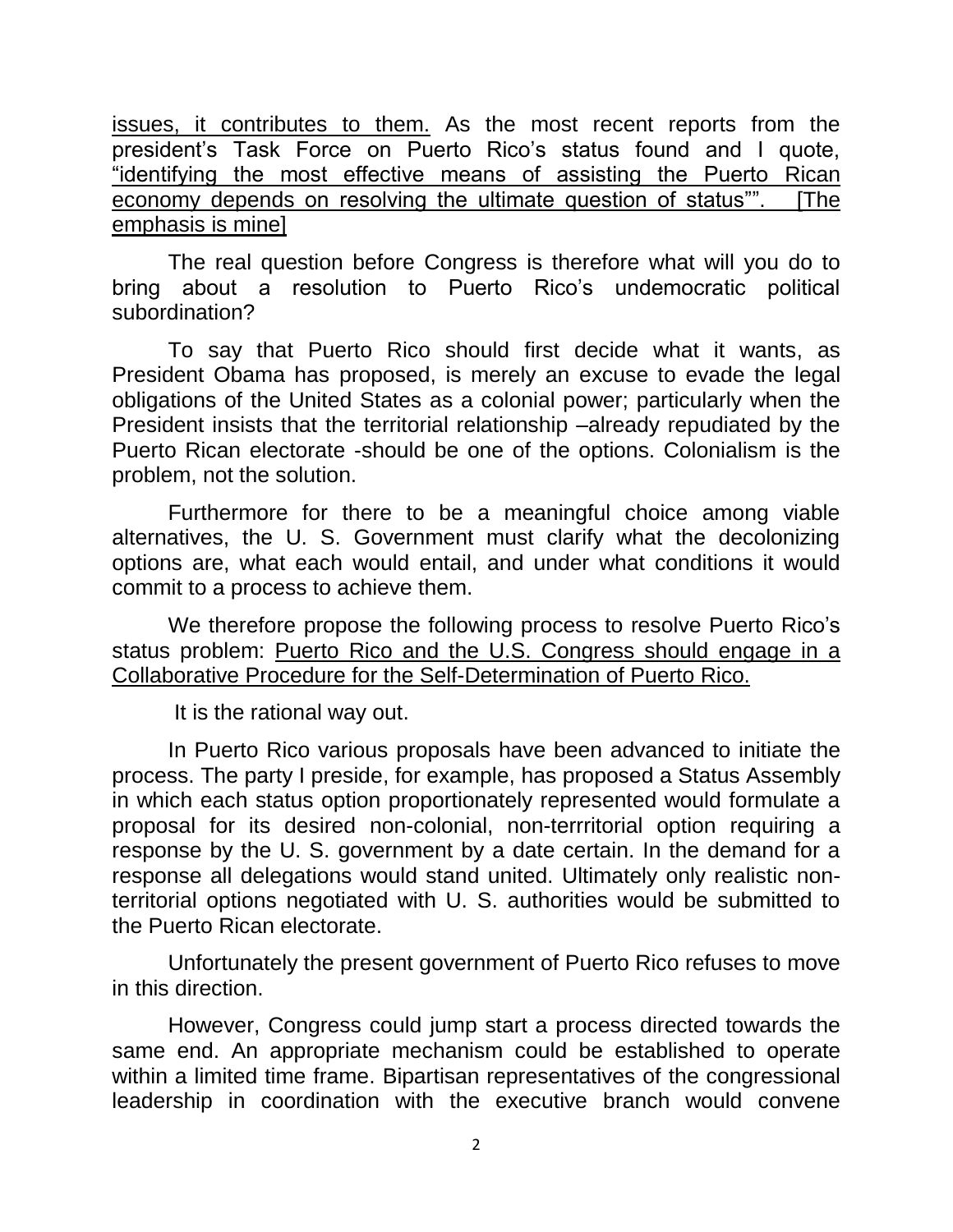representatives of the different status alternatives to present their respective decolonizing status proposals. In response Congress would then specify which alternatives and under what conditions it would be willing to consider. The Puerto Rican people could then cast a meaningful vote for the available non-colonial non-territorial options. Naturally any alternative other than independence involves a process of mutual self-determination

If Congress takes no action and the colonialist PPD prevails in Puerto Rico's 2016 election the undemocratic bankrupt territory of extreme dependency will continue to breed support for statehood. If the prostatehood PNP prevails Congress will then be faced with a statehood petition as a consequence of a Statehood Yes or No vote which that party has pledged to implement. That vote would be totally uniformed as to the conditions that Congress would impose and driven principally by the widespread notion that statehood represents an endless cornucopia of federal funds. You would then be faced not only with an economic crisis in Puerto Rico but with a political crisis of unforeseeable consequences in the United States. The rational way to avoid such a scenario would be to start a Collaborative Process of Self-determination.

The choice is yours. Time is running out.

*[Included as an addendum is a detailed exposition of the relationship between Puerto Rico's territorial status and our economic and social problems.]*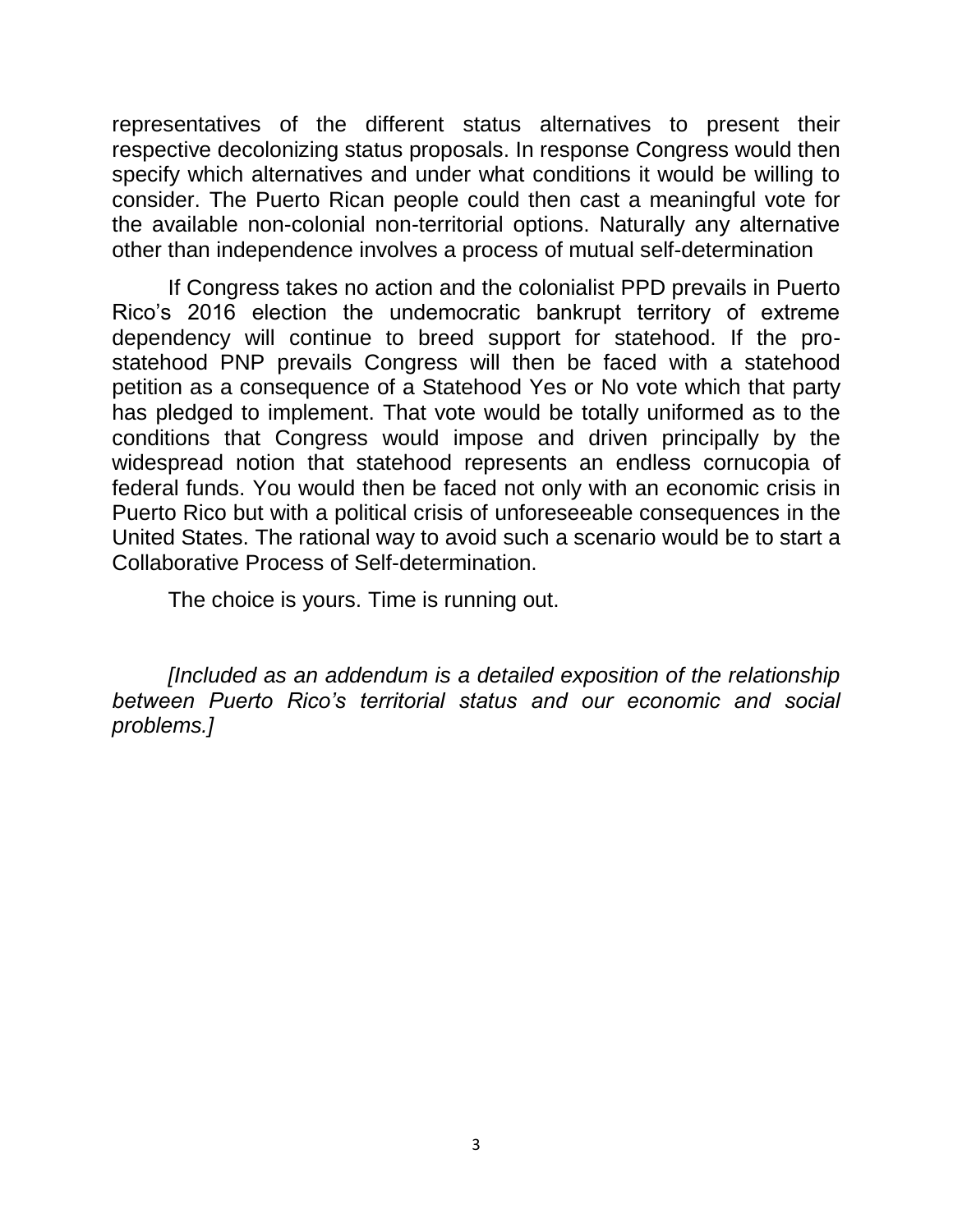## Addendum

La economía de Estados Unidos ha estado creciendo, luego de la crisis de 2008, desde el tercer trimestre del año 2009. Su desempleo, que llegó hasta un 10 por ciento, se ubica en alrededor de 5.5 por ciento. En contraste, la economía de Puerto Rico, cuya "recesión" se inició oficialmente en marzo de 2006 –antes de la crisis financiera de Estados Unidos y de otros países- continúa en franca contracción. Este desfase entre Puerto Rico y Estados Unidos hace patente el hecho de que el agotamiento de la economía de nuestro país no es un fenómeno cíclico o pasajero sino que, como han señalado tantos economistas del patio como extranjeros (entre otros el premio Nobel de Economía Joseph Stiglitz), se trata de un problema estructural e institucional.

En síntesis, Puerto Rico carece de los instrumentos institucionales (fiscales, monetarios, comerciales, regulatorios, etc.) para desarrollarse sanamente. Por lo tanto, ante la crisis lo único que hace es manifestar su impotencia.

Los titulares de los periódicos destacan diariamente la indefensión política, la contracción económica, el descalabro social, el peso del endeudamiento y la insuficiencia fiscal del gobierno. Ya los hechos son más elocuentes que las palabras.

Del año 2006 al presente la ruta que ha transitado la economía de Puerto Rico solo puede caracterizarse como catastrófica. Según los datos de la Junta de Planificación el Producto Nacional Bruto sobre bases reales se ha reducido en más de 13 por ciento. Esta contracción se refleja dramáticamente en el mercado de empleo. Del año fiscal 2006 al año fiscal 2014 el número de personas empleadas se redujo en 20 por ciento. Puerto Rico cuenta con una de las tasas de empleo –la proporción de empleados respecto a la población de 16 años o más- más baja del mundo. En el año 2006 era de 43.2 por ciento. Eso es bajo. Hoy no sobrepasa el 35 por ciento. En otras palabras, el 65 por ciento de la población de 16 años o más no está empleada. Esto, aparte del desempleo, se traduce en dos grandes problemas: dependencia y desarrollo de la economía informal o subterránea, con el consecuente azote de la criminalidad y de la creciente inseguridad social que todo esto genera.

Estos problemas no deben despacharse como si fueran expresión de una fase pasajera del mercado o reflejo de la crisis financiera en otros países. La contracción económica comenzó en marzo de 2006 –hace nueve años-, mucho antes que la debacle financiera que precipitara la recesión en la economía estadounidense y en otras economías. Además,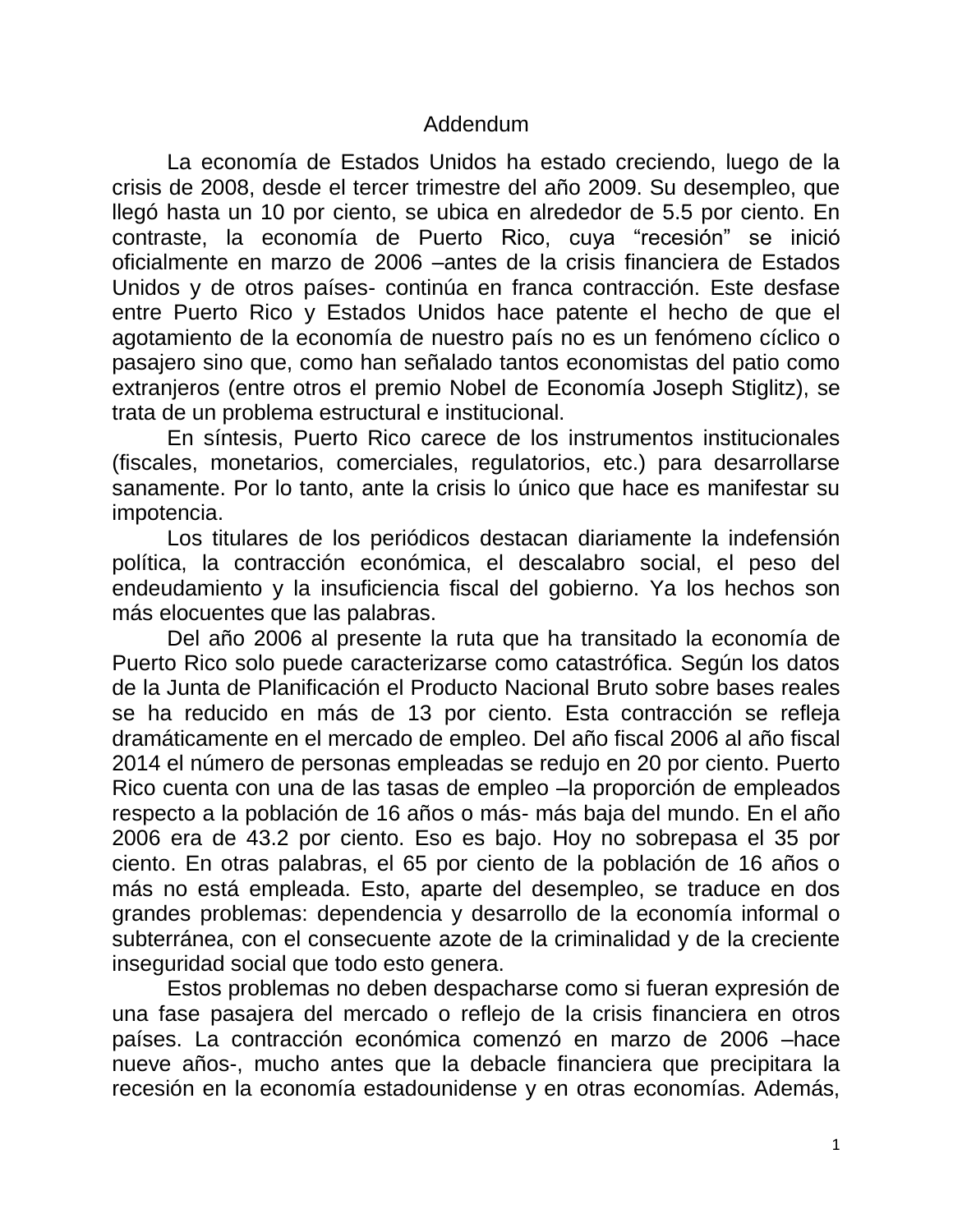fue precedida por un largo periodo de relativo estancamiento, a partir de la década de 1970, que ni la Sección 936, ni las transferencias federales ni el endeudamiento público pudieron evitar. A este periodo le precedió un tramo de alto crecimiento del enclave industrial en función de privilegios fiscales que no pudo conjurar los altos niveles de desempleo y que se acompañó de un enorme flujo emigratorio y de una creciente remisión de ganancias hacia el exterior.

En el siglo 21 la emigración masiva ha reaparecido con mayor intensidad, hasta el extremo que la población total del país acusa reducción continua. Por otro lado, aunque resulte inconcebible, los rendimientos de capital (ganancias, dividendos e intereses) remitidos al exterior sumaron \$36,052.2 millones en el año fiscal 2014. Esto refleja una mezcla perversa de exenciones tributarias y precios de transferencia que han permitido la instalación de enclaves económicos cuyos beneficios no se traducen en desarrollo sustentable para el país.

Ahora, la agudización de todos los problemas citados coincide con un gobierno cuyos grados de libertad de operación parecen reducidos al mínimo: sus finanzas "agonizan" y su margen de endeudamiento ha llegado prácticamente al límite. El escenario fiscal luce trágico: déficit presupuestario, deuda insostenible, anuncio de recortes, inseguridad de empleo, deterioro de servicios, impuestos improvisados, sistemas de retiro en crisis, medidas de corto plazo (como la transferencia de fondos del Fondo del Seguro del Estado al Fondo General) que agravarían la situación en el futuro inmediato y sume y siga. Y todo esto acompañado por un sector corporativo público, encabezado por la Autoridad de Energía Eléctrica, igualmente lastrado por deudas e insolvencia.

Ante tal panorama económico aún los defensores de la colonia han reconocido que hay que realizar reformas institucionales, como es el caso, por ejemplo, de las Leyes de Cabotaje y la Ley de Quiebras donde se hace patente el hecho de que Puerto Rico es una colonia. Pero para superar los graves problemas que Puerto Rico enfrenta no basta con reformar una que otra ley. Puerto Rico necesita una completa caja de herramientas políticas y económicas para llevar a cabo los profundos cambios institucionales y estructurales que le permitan encarar sus problemas efectivamente. La condición indispensable para la articulación del nuevo ordenamiento institucional es pues, la superación del coloniaje a través de la independencia que es la única que provee la caja de herramientas que necesitamos.

Vivimos en un mundo en el que los cambios institucionales y tecnológicos se han acelerado. Estamos rodeados de nuevos arreglos